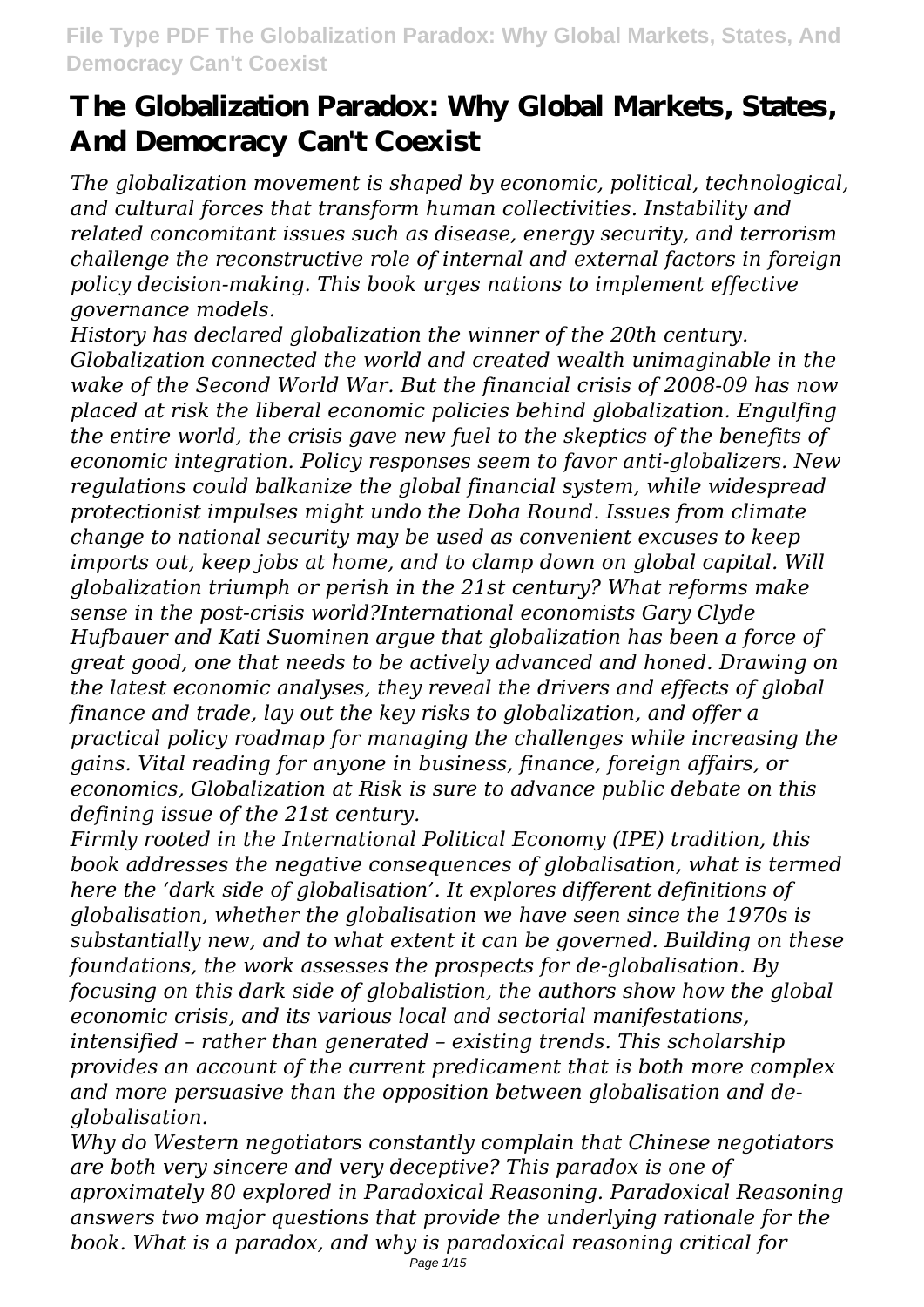*understanding culture in a globalizing world? As used in the book, paradox is defined as the simultaneous existence of two or more inconsistent and sometimes contradictory elements. Each paradox is phrased as an arresting but simply-understood question to increase reader involvement, such as "Nationalism and globalization?" and "Nations are becoming more and less powerful simultaneously?"*

*The Globalization Backlash*

*Globalization*

*The Global New Deal*

### *The Future of the Global Economy Towards a Long Boom? Trade, War, and the World Economy in the Second Millennium Politics, Institutions and Economic Development*

First Published in 2002. Routledge is an imprint of Taylor & Francis, an informa company. In conversations with people all over the world, from government officials and business leaders to taxi drivers and schoolteachers, Blair Sheppard, global leader for strategy and leadership at PricewaterhouseCoopers, discovered they all had surprisingly similar concerns. In this prescient and pragmatic book, he and his team sum up these concerns in what they call the ADAPT framework: Asymmetry of wealth; Disruption wrought by the unexpected and often problematic consequences of technology; Age disparities—stresses caused by very young or very old populations in developed and emerging countries; Populism as a symptom of the breakdown in global and national consensus; and loss of Trust in the institutions that underpin and stabilize society. These concerns are in turn precipitating four crises: a crisis of prosperity, a crisis of technology, a crisis of institutional legitimacy, and a crisis of leadership. Sheppard and his team analyze the complex roots of these crises—but they also offer solutions, albeit often seemingly counterintuitive ones. For example, in an era of globalization, we need to place a much greater emphasis on developing self-sustaining local economies. And as technology permeates our lives, we need computer scientists and engineers conversant with sociology and psychology and poets who can code. The authors argue persuasively that we have only a decade to make headway on these problems. But if we tackle them now, thoughtfully, imaginatively, creatively, and energetically, in ten years we could be looking at a dawn instead of darkness.

The economics profession has become a favourite punching bag in the aftermath of the global financial crisis. Economists are widely reviled and their influence derided by the general public. Yet their services have never been in greater demand. To unravel the paradox, we need to understand both the strengths and weaknesses of economics. This book offers both a defence and critique of economics. Economists' way of thinking about social phenomena has greatadvantages. But the flexible, contextual nature of economics is also its Achilles' heel in the hands of clumsy practitioners.

"The fox knows many things, but the hedgehog knows one big thing." This ancient Greek aphorism, preserved in a fragment from the poet Archilochus, describes the central thesis of Isaiah Berlin's masterly essay on Leo Tolstoy and the philosophy of history, the subject of the epilogue to War and Peace. Although there have been many interpretations of the adage, Berlin uses it to mark a fundamental distinction between human beings who are fascinated by the infinite variety of things and those who relate everything to a central, all-embracing system. Applied to Tolstoy, the saying illuminates a paradox that helps explain his philosophy of history: Tolstoy was a fox, but believed in being a hedgehog. One of Berlin's most celebrated works, this extraordinary essay offers profound insights about Tolstoy, historical understanding, and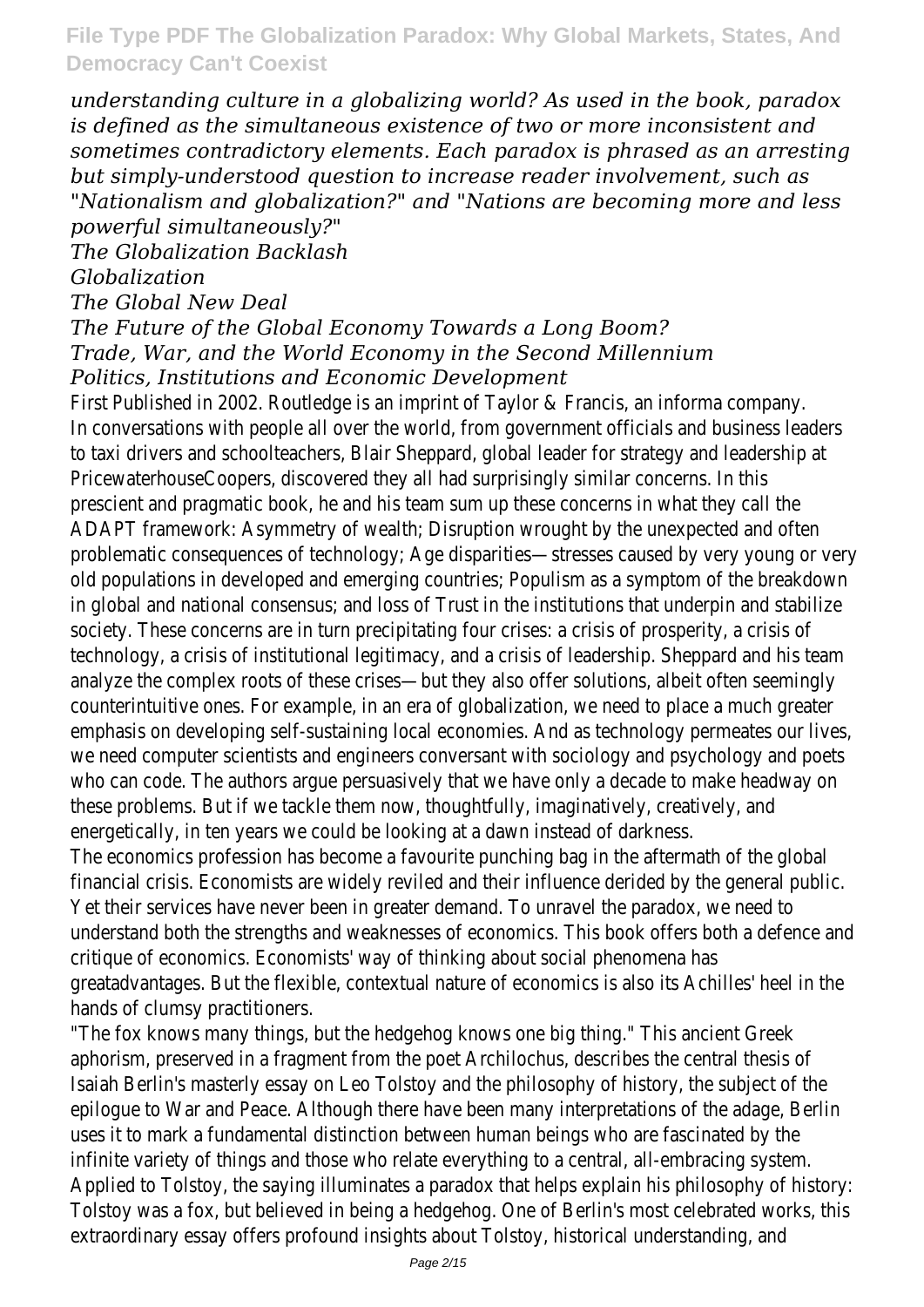human psychology. This new edition features a revised text that supplants all previous versions, English translations of the many passages in foreign languages, a new foreword in which Berlin biographer Michael Ignatieff explains the enduring appeal of Berlin's essay, and a new appendix that provides rich context, including excerpts from reviews and Berlin's letters, as well as a startling new interpretation of Archilochus's epigram.

Towards a Long Boom?

Paradoxes of Culture and Globalization

Social Regionalism in the Global Economy

SUMMARY - The Globalization Paradox: Democracy And The Future Of The World Economy By Dani Rodrik

### The Paradox of a Global USA

'Before the current global era it is impossible to imagine that comparable events [like September 11] could have occurred, reflecting as they do our new-found interdependence. The rise of global terrorism, like world-wide networks involving in money-laundering, drug-running and other forums of organised crime, are all parts of the dark side of globalisation.' From the new Preface This book is based on the highly influential BBC Reith lecture series on globalisation delivered in 1999 by Anthony Giddens. Now updated with a new chapter addressing the post-September 11th global landscape, this book remains the intellectual benchmark on how globalisation is reshaping our lives. The changes are explored in five main chapters: \* Globalisation \* Risk \* Tradition \* Family \* Democracy.

This book reviews the forces driving economic and social change in today's world. It asesses the likelihood of a long boom materialising in the first decades of the 21st century and explores the strategic policies essential for making it happen.

Globalization is a phenomenon which has attracted much attention in the past, but there are still many questions that remain unanswered. This book categorizes globalization into three types: Financial Globalization, the collapse of the Cold War order and the ensuing convergence toward the capitalistic system; and the rise of the emerging nations. The globalization of capitalism has two implications. One is trust in the market economy system and support for a minimal state while another is an aspect of the Casino Capitalism as typically seen by the rampant emergence of hedge funds. This book explores both the light and shadows cast by globalization, endeavoring to identify both positive and problematic effects of the globalization process on the world economy. For this purpose we would first examine the nature and the feature of the world capitalism in relation to globalization. Then we would discuss and investigate the path along which important nations - first the developed nations (the USA, EU and Japan), followed by the emerging nations (BRICs) - have proceeded under the influence of globalization. Focusing on this phenomenon from diverse points of view, which is to be taken by the first-rank contributors in their fields, will be extraordinarily fruitful for understanding not only the world capitalism. This collection, from a selection of leading international contributors,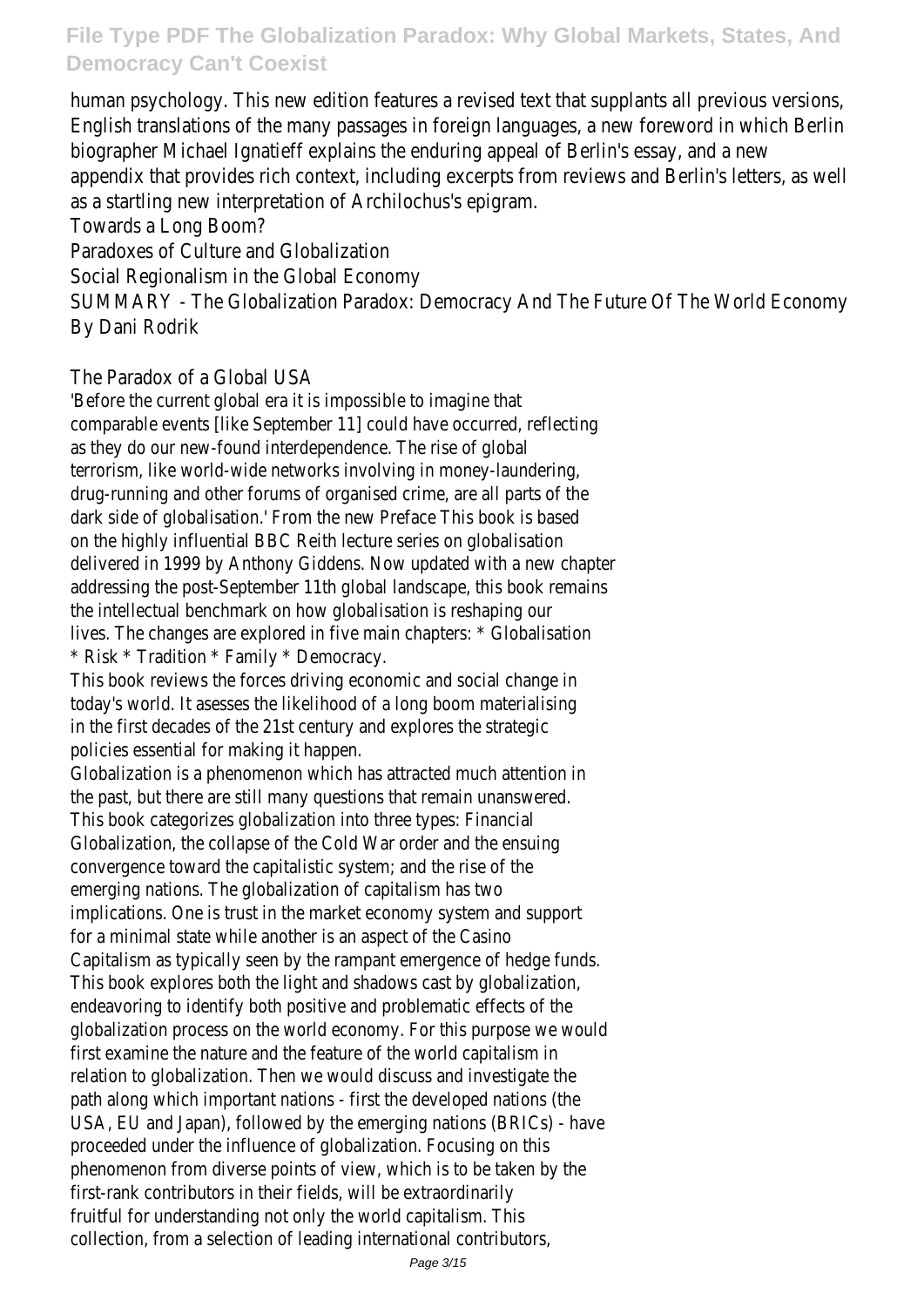will not only shed light on world capitalism as it is now, but will also offer pointers as to its future directions.

For the first time in human history, the vast majority of the world's population is connected through trade, travel, production, media and politics. Ours is an era of ubiquitous mobile communication, economic outsourcing, mass migration and imported consumer goods. At the same time, people everywhere are concerned to keep their identities rooted and sense of place in the face of momentous change. This new edition of Thomas Hylland Eriksen's concise and engaging landmark textbook outlines the main debates and controversies around globalization, and develops a unique perspective to show how globalization is an inherently double process, taking place both from above and below. Each chapter is supported by boxed case studies and bullet points summarizing the core information, suggestions for further reading, and essay and discussion questions, making this the ideal guide for both the classroom and independent study. Focusing on key concepts of globalization and drawing on international examples, this book is essential for anyone wishing to understand the fundamental processes underlying the contemporary world and the consequences these have for all of us.

Violence and Politics

Economics Rules

Four Urgent Global Crises and Their Strategic Solutions

Economic and Social Human Rights in World Politics

What Companies Around the World Are Doing to Make it in Today's Global Economy

Capitalism and the World Economy

**Regional trade agreements have expanded exponentially over the past decade, and have become a significant, if controversial, factor in the expanse of economic globalization. Social Regionalism in the Global Economy attempts to take a fresh, interdisciplinary approach to addressing labour regulation by drawing upon insights from industrial relations, comparative capitalism, and new governance schools of thought. It stands for the proposition that an interdisciplinary study of regional regulation holds the potential to offer a fuller account of social regionalism. Its focus is to consider how institutions and labour market actors reconstruct and renegotiate regulatory space in a changing economic environment characterized by regional impulses. It argues that there is a dynamic interplay between institutions and actors of social regulation. This interplay occurs at many levels. The book therefore maps both how actors shape institutions as well as how institutions shape social actors' ability to affect regulatory processes. The editors bring together leading international specialists willing to move beyond textual analyses of regional agreements to offer alternative accounts of regional integration. The work emphasizes that institutional context and social actors at**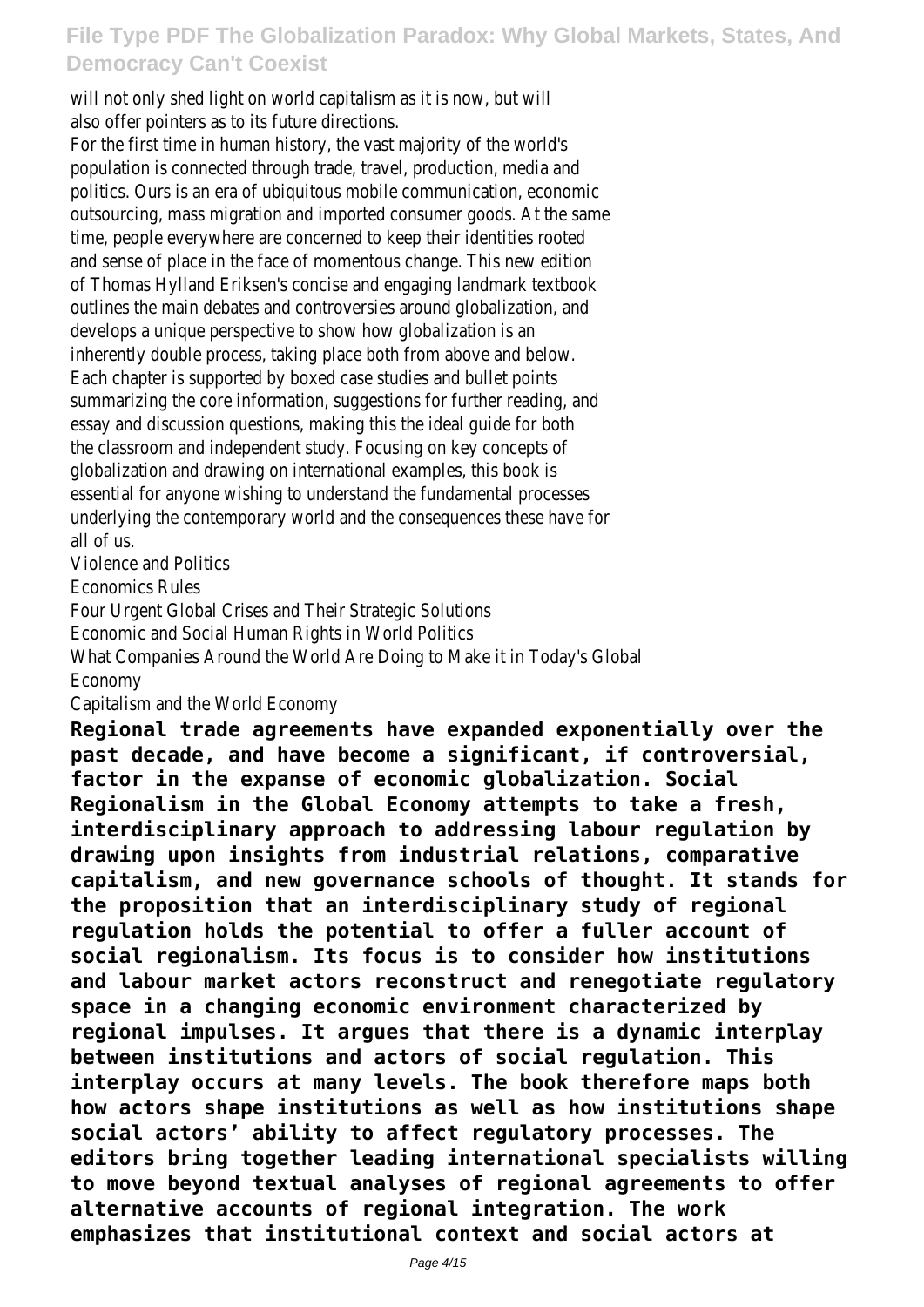**multiple governance levels are integral to the progressive construction and regulation of regional space. It further contributes to the literature by combining insights from overlooked regional entities in transition and developing countries with original analyses from the European Union and the NAFTA. These aims will be achieved by combining original research that is empirically grounded with theoretically informed analysis.**

**The Paradox of a Global USA describes the vexed relationship between the United States and globalization. On the one hand, the U.S. has vociferously promoted modernization and open markets, both central components of the process of globalization. On the other hand, it appears to be resolutely determined not to live within an institutional framework of globalized authority. As the world's only superpower, the United States is often perceived as championing its own narrow national sovereignty—for example, by opposing the Kyoto Protocol and the International Criminal Court, and by taking action in Iraq outside the auspices of the UN. The book treats the paradox of American exceptionalism and globalization as a "local" happening within the broader process of globalization. These essays analyze the ways in which the USA has both played a role in, and reacted against, emerging present-day globalization. Examples are drawn from the fields of history, political science, cultural studies, and economics, making this collection one of the very few to link together so diverse a group of authors and approaches to the subject of global USA.**

**Digital platforms are changing the rules of competition in the global economy. Until recently, it took Fortune 500 companies an average of 20 years to reach billion-dollar market valuations. Successful platforms now reach that milestone in an average of four years. In The Platform Paradox: How Digital Businesses Succeed in an Ever-Changing Global Marketplace, Wharton professor Mauro F. Guillén highlights a key incongruity in this new world. Most platforms considered to be successful have triumphed in only some, rather than all, parts of the world. There are very few truly global digital platforms. In more than three decades of studying multinational firms, Guillén has found they often misunderstand key aspects of what it takes to succeed globally, from culture and institutions to local competitive dynamics and pursuing markets in a logical sequence. Seeing multibillion-dollar companies like Amazon flounder in certain markets has led Guillén to research what it takes to create a successful global strategy. In The Platform Paradox, Guillén details: How the COVID-19 pandemic has accelerated digitization and forced companies like Airbnb to pivot and adapt; How**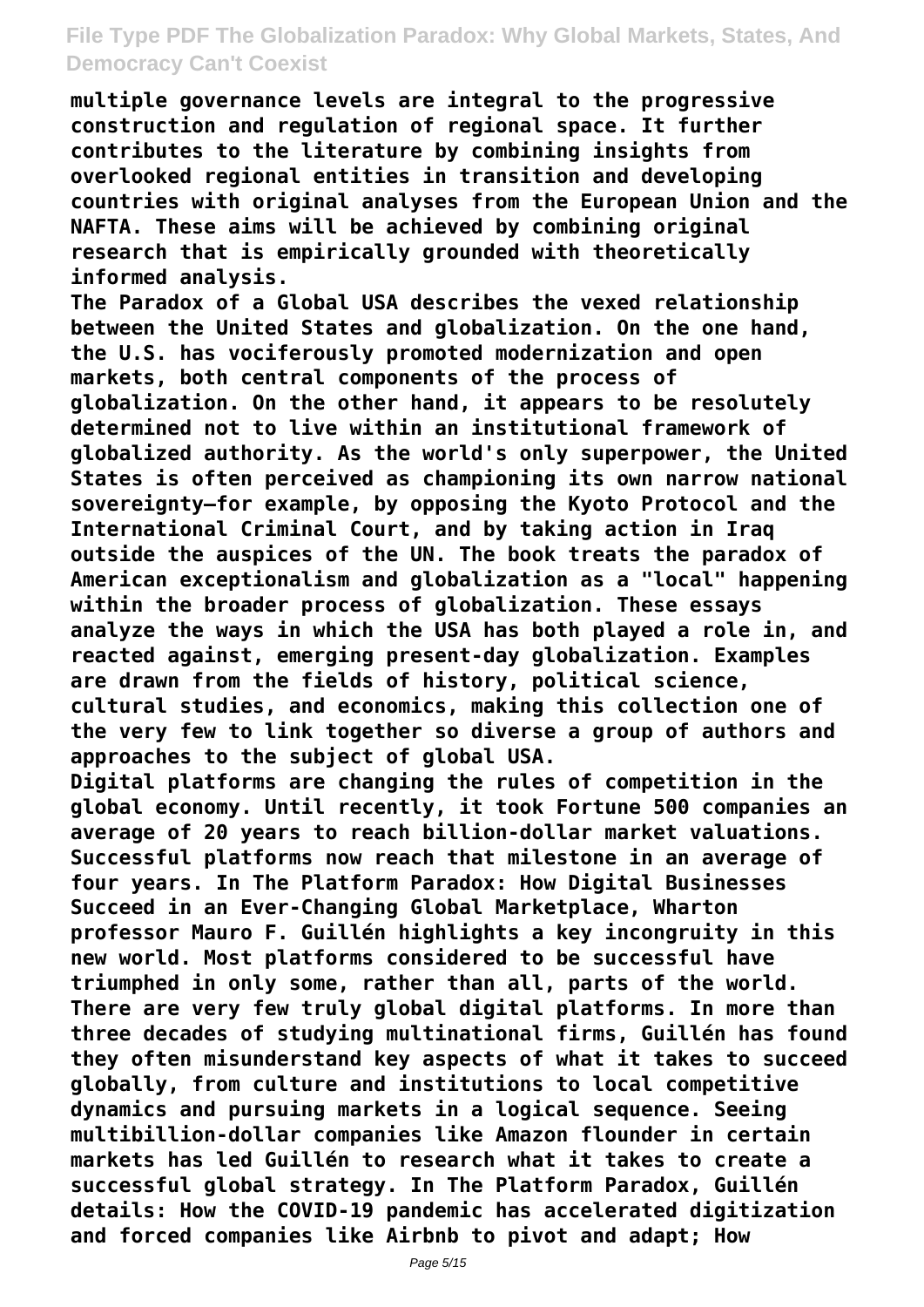**platforms like Tinder and Uber have used local advantages to grow rapidly in different countries; How traditional companies have transformed themselves into digital platforms, like Lego undertaking a digital revolution to emerge from bankruptcy and become the "Apple of toys"; and The possibilities and limits to global expansion, as illustrated by companies like Zoom and Skype. In The Platform Paradox, Guillén offers an integrated framework for these platforms to identify and implement a digital platform strategy on a truly global scale. Global human suffering in the twenty-first century seems bitterly entrenched, with almost half of the world's people remaining impoverished and over 26,000 children dying daily from preventable causes. This powerful and empowering text offers a way forward, presenting a realistic roadmap for enhanced benevolent global governance with practical, workable solutions to mass poverty. Now fully updated, including new chapters, The Global New Deal outlines the legal responsibilities for all institutions, organizations, and states under international law to respect, protect, and fulfill economic and social human rights. William F. Felice focuses on seven key areas: the dynamics within international political economy that contribute to economic inequality and create human suffering, the U.N.'s approach to economic and social human rights, the priority of ecosystem protection within all development strategies, the degree of racial bias prevalent in global economics, the relationship between gender equality and economic growth, the impact of military spending on human development, and the importance for the United States to adopt a human-rights approach to poverty alleviation. Arguing for a "global new deal," a set of international and national public policy proposals designed to protect the vulnerable and end needless suffering, this book provides a viable direction for structural reform to protect those left behind by the global economy. Geographies of Discipline, Destruction and Transformation The Wiley Blackwell Companion to Race, Ethnicity, and Nationalism**

**Power and Plenty**

### **The Light and Shadow of Globalization**

#### **Governing the Global Economy**

#### **Straight Talk on Trade**

*The Globalization ParadoxWhy Global Markets, States, and Democracy Can't CoexistOUP Oxford Globalization and Development draws upon the experiences of the Latin American and Caribbean region to provide a multidimensional assessment of the globalization process from the perspective of developing countries. Based on a study by the United Nations Economic Commission for Latin America and the Caribbean (ECLAC), this book gives a historical overview of economic development in the region and presents both an economic and noneconomic agenda that addresses disparity, respects diversity, and fosters complementarity among regional, national, and international institutions. For orders originating outside of* Page 6/15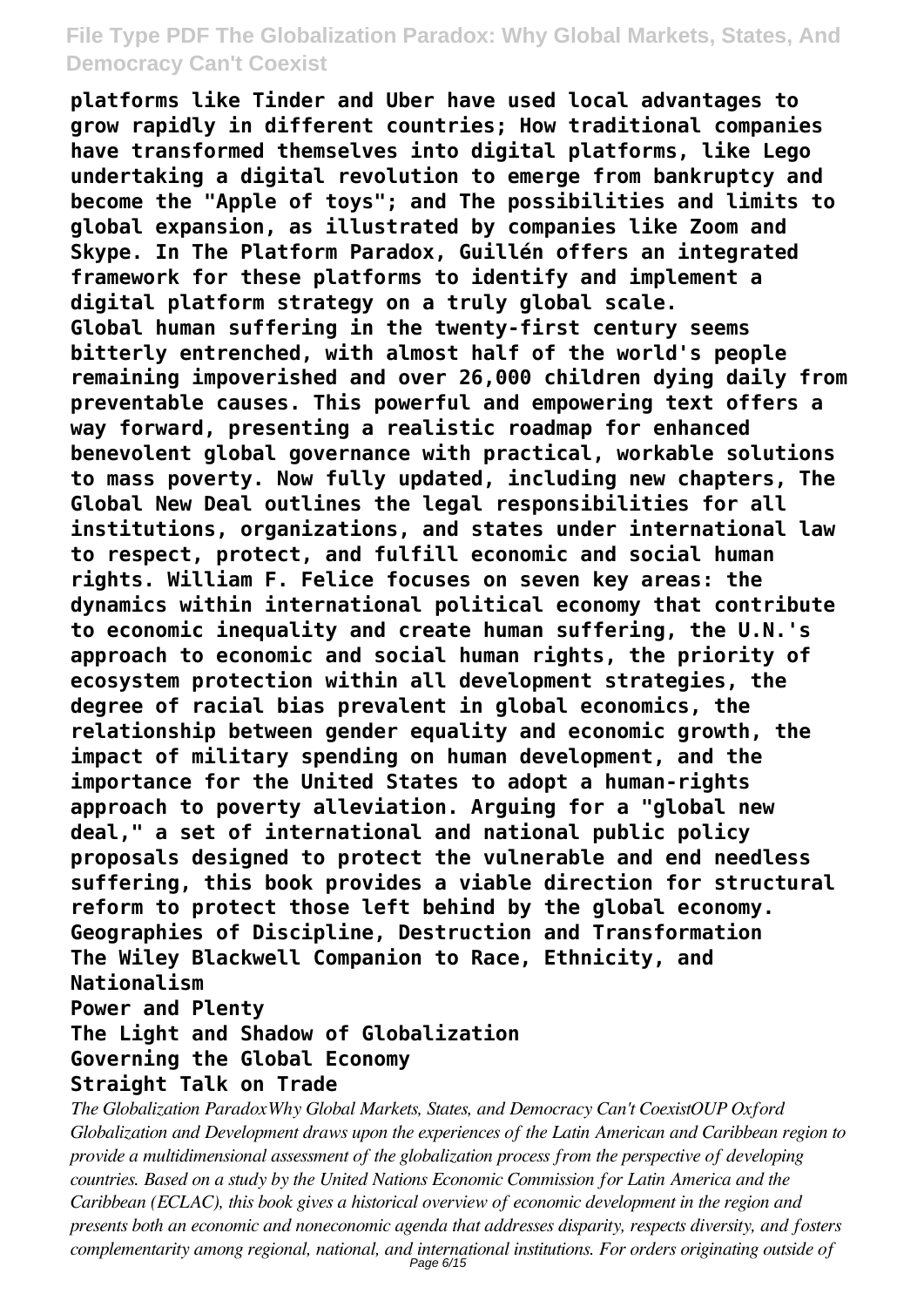*North America, please visit the World Bank website for a list of distributors and geographic discounts at http://publications.worldbank.org/howtoorder or e-mail pubdistributors@worldbank.org.*

*Globalization, heralded for decades as a harbinger of prosperity, faces a huge backlash. Derided by rightwing nationalists as a 'globalist' plot to undermine traditional communities, and by left-wing critics as the rule of rampaging corporations, it's become a political punching bag around the world. In this incisive book, leading commentator Colin Crouch defends globalization against its critics to the right and left. He argues that reversing the process would mean a poorer world riven by nationalistic and reactionary antagonisms. However, globalization will only be worth saving if we institute reforms to promote social solidarity and recover pride and confidence for the cities and regions that have lost out. Crouch shows that we can therefore only save globalization from itself if we transcend the nation state and subject global economic flows to democratically responsible transnational governance. Crouch provides a much-needed riposte to the delusions that risk plunging the world back into a zero-sum game of regressive economic nationalism, combining cool-headed analysis with a visionary call for a reformed and genuinely progressive globalization.*

*We live today in an interconnected world in which ordinary people can became instant online celebrities to fans thousands of miles away, in which religious leaders can influence millions globally, in which humans are altering the climate and environment, and in which complex social forces intersect across continents. This is globalization. In the fifth edition of his bestselling Very Short Introduction Manfred B. Steger considers the major dimensions of globalization: economic, political, cultural, ideological, and ecological. He looks at its causes and effects, and engages with the hotly contested question of whether globalization is, ultimately, a good or a bad thing. From climate change to the Ebola virus, Donald Trump to Twitter, trade wars to China's growing global profile, Steger explores today's unprecedented levels of planetary integration as well as the recent challenges posed by resurgent national populism. ABOUT THE SERIES: The Very Short Introductions series from Oxford University Press contains hundreds of titles in almost every subject area. These pocket-sized books are the perfect way to get ahead in a new subject quickly. Our expert authors combine facts, analysis, perspective, new ideas, and enthusiasm to make interesting and challenging topics highly readable.*

*Why Globalization Works*

*Trade, Conflict, and the Perilous Road Ahead for the World Economy - Updated Edition Why Global Markets, States, and Democracy Can't Coexist*

*Ideas for a Sane World Economy*

*On the Perils of Leaving Economics to the Experts*

*The Paradoxes of Globalisation*

World economy globalization is driven by multiple interactive forces. Theygive rise to a number of paradoxes that impact the functional and developmental characteristics of firms. This book offers for the first time an in-depth study of the logical contradictions that stream from economic integration on the supranational level.

"This is a careful and comprehensive survey of the literature of the last decade on growth and financial globalization. Secondarily, the book includes a useful explanation of some of the major policies and decisions made during the financial crisis. The book is thorough and very clearly written....It's potentially very useful for advanced undergraduate and graduate courses on financial globalization, particularly ones that stress economic modeling and empirics."---Kenneth S. Rogoff, Thomas D. Cabot Professor of Public Policy and Professor of Economics, Harvard University "Cline's overview of financial globalization and economic growth...will be an invaluable resource for anyone doing research in this field. His painstaking gathering, analysis, and comments on the empirical work in this area will make this a must-have volume to all researchers."---Gerard Caprio, Jr., Chair, Center for Development Economics, and Professor of Economics, Williams College "This book does an excellent job of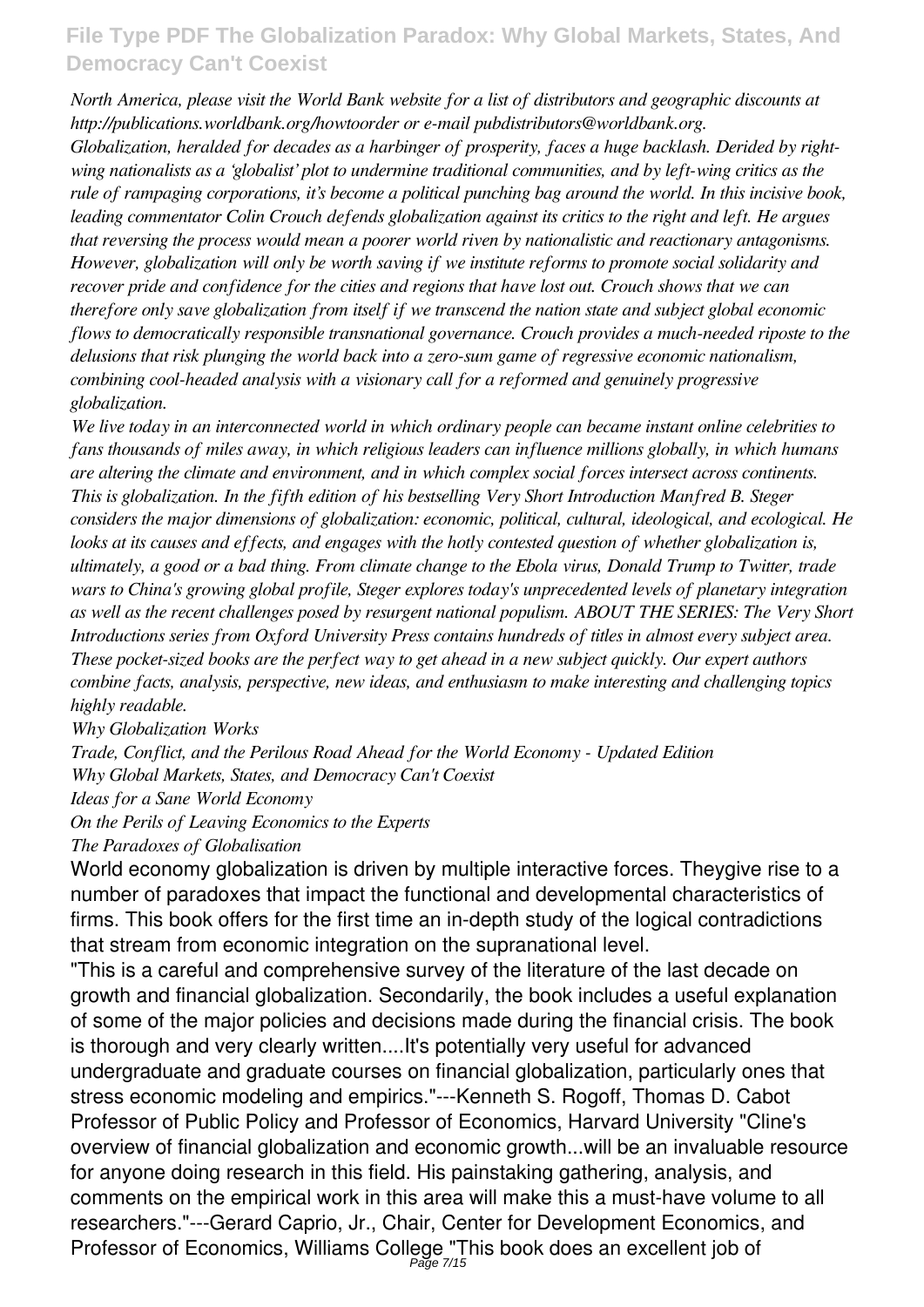summarizing the empirical literature on openness to international capital flows and economic growth....In light of the crisis of 2007-2009, there will clearly be a reassessment of the relationship between policies regarding financial globalization and economic outcomes in the short and long runs. This book provides a sound foundation on which that reassessment can flourish."---Ross Levine, James and Merryl Tisch Professor of Economics and Director, William R. Rhodes Center in International Economics & Finance, Brown University

Globalization is exposing social fissures between those with the education, skills, and mobility to flourish in an unfettered world market the apparent "winners" and those without. These apparent "losers" are increasingly anxious about their standards of living and their precarious place in an integrated world economy. The result is severe tension between the market and broad sectors of society, with governments caught in the middle. Compounding the very real problems that need to be addressed by all involved, the knee-jerk rhetoric of both sides threatens to crowd out rational debate. From the United States to Europe to Asia, positions are hardening. Dani Rodrik brings a clear and reasoned voice to these questions. Has Globalization Gone Too Far? takes an unblinking and objective look at the benefits<sup>[]</sup>and risks<sup>[]</sup>of international economic integration, and criticizes mainstream economists for downplaying its dangers. It also makes a unique and persuasive case that the "winners" have as much at stake from the possible consequences of social instability as the "losers." As Rodrik points out, ". . . social disintegration is not a spectator sportlithose on the sidelines also get splashed with mud from the field. Ultimately, the deepening of social fissures can harm all." President Clinton read the book and it provided the conceptual basis for the trade/IMF portions of his State of the Union message in January 1998.

An honest discussion of free trade and how nations can sensibly chart a path forward in today's global economy Not so long ago the nation-state seemed to be on its deathbed, condemned to irrelevance by the forces of globalization and technology. Now it is back with a vengeance, propelled by a groundswell of populists around the world. In Straight Talk on Trade, Dani Rodrik, an early and outspoken critic of economic globalization taken too far, goes beyond the populist backlash and offers a more reasoned explanation for why our elites<sup>[]</sup> and technocrats<sup>[]</sup> obsession with hyper-globalization made it more difficult for nations to achieve legitimate economic and social objectives at home. Ranging over the recent experiences of advanced countries, the eurozone, and developing nations, Straight Talk on Trade charts a way forward with new ideas about how to reconcile today<sup>[]</sup>s inequitable trends with liberal democracy and social inclusion. Globalization at Risk

Globalization: a Very Short Introduction

The Econocracy

Runaway World

The Great Rebalancing

Illicit Trade and the Global Economy

*China's economic growth is sputtering, the Euro is under threat, and the United States is combating serious trade disadvantages. Another Great Depression? Not quite. Noted economist and China expert Michael Pettis argues instead that we are undergoing a critical rebalancing of the world economies. Debunking popular misconceptions, Pettis shows that severe trade imbalances spurred on the recent*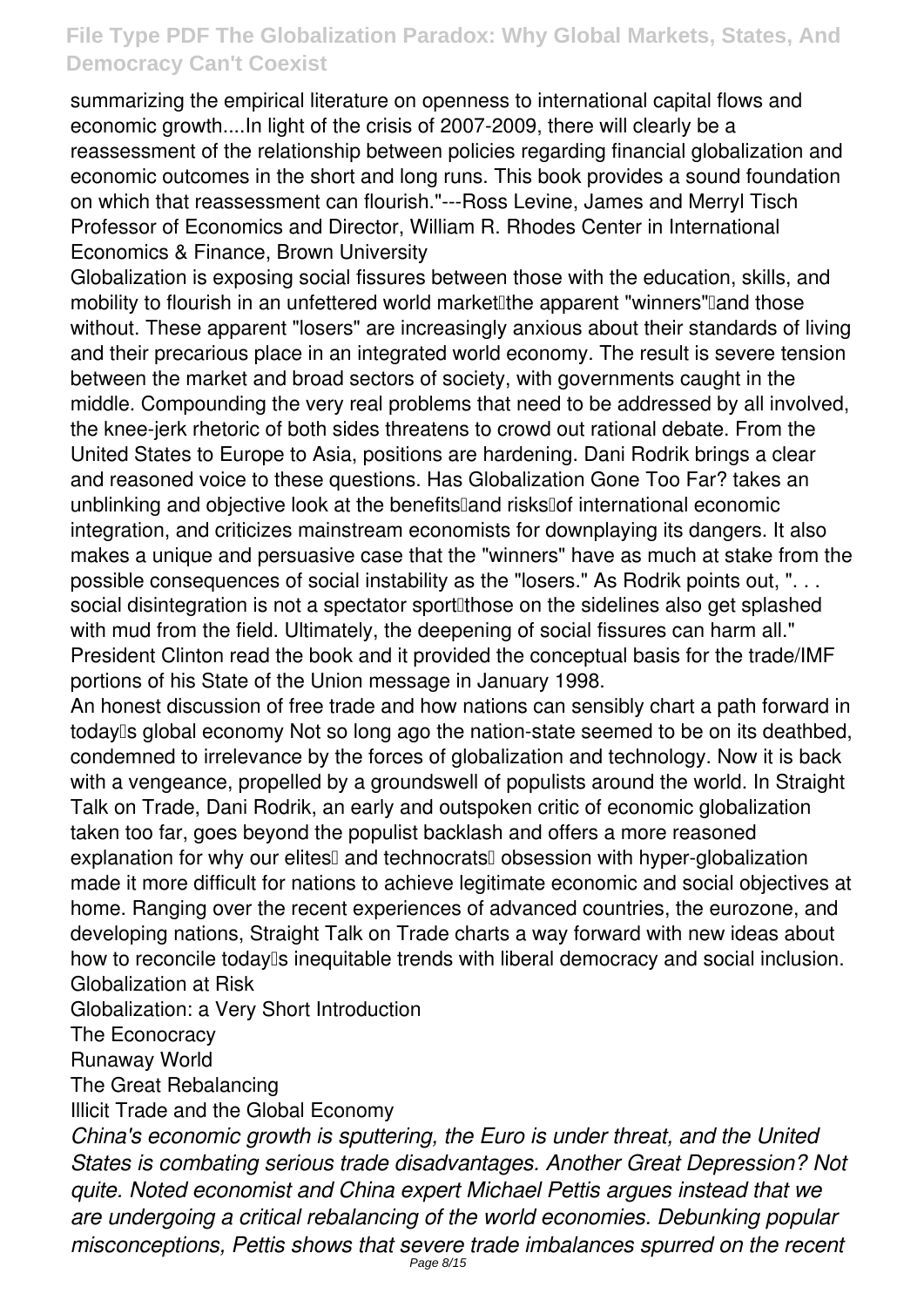*financial crisis and were the result of unfortunate policies that distorted the savings and consumption patterns of certain nations. Pettis examines the reasons behind these destabilizing policies, and he predicts severe economic dislocations that will have long-lasting effects. Demonstrating how economic policies can carry negative repercussions the world over, The Great Rebalancing sheds urgent light on our globally linked economic future.*

*A century ago, the idea of 'the economy' didn't exist. Now economics is the supreme ideology of our time, with its own rules and language. The trouble is, most of us can't speak it. This is damaging democracy. Dangerous agendas are hidden inside mathematical wrappers; controversial policies are presented as 'proven' by the models of economic 'science'. Government is being turned over to a publicly unaccountable technocratic elite. The Econocracy reveals that economics is too important to be left to the economists - and shows us how we can begin to participate more fully in the decisions which affect all our futures. Discusses how democracy and national self-determination cannot be pursued simultaneously with economic globalization and instead promotes customizable globalization with international rules to achieve balanced prosperity. Since the 1980s, globalization and neoliberalism have brought about a comprehensive restructuring of everyone's lives. People are being 'disciplined' by neoliberal economic agendas, 'transformed' by communication and information technology changes, global commodity chains and networks, and in the Global South in particular, destroyed livelihoods, debilitating impoverishment, disease pandemics, among other disastrous disruptions, are also globalization's legacy. This collection of geographical treatments of such a complex set of processes unearths the contradictions in the impacts of globalization on peoples' lives. Globalizations Contradictions firstly introduces globalization in all its intricacy and contrariness, followed on by substantive coverage of globalization's dimensions. Other areas that are covered in depth are: globalization's macro-economic faces globalization's unruly spaces globalization's geo-political faces ecological globalization globalization's cultural challenges globalization from below fair globalization. Globalizations Contradictions is a critical examination of the continuing role of international and supra-national institutions and their involvement in the political economic management and determination of global restructuring. Deliberately, this collection raises questions, even as it offers geographical insights and thoughtful assessments of globalization's multifaceted 'faces and spaces.'*

*The Globalization Paradox: Democracy and the Future of the World Economy A Global Studies Reader Globalization's Contradictions Global Paradox The International Political Economy of Migration in the Globalization Era Thinking Globally* In this wide-ranging collection of essays first published between 2007 and 2014, Charles Wolf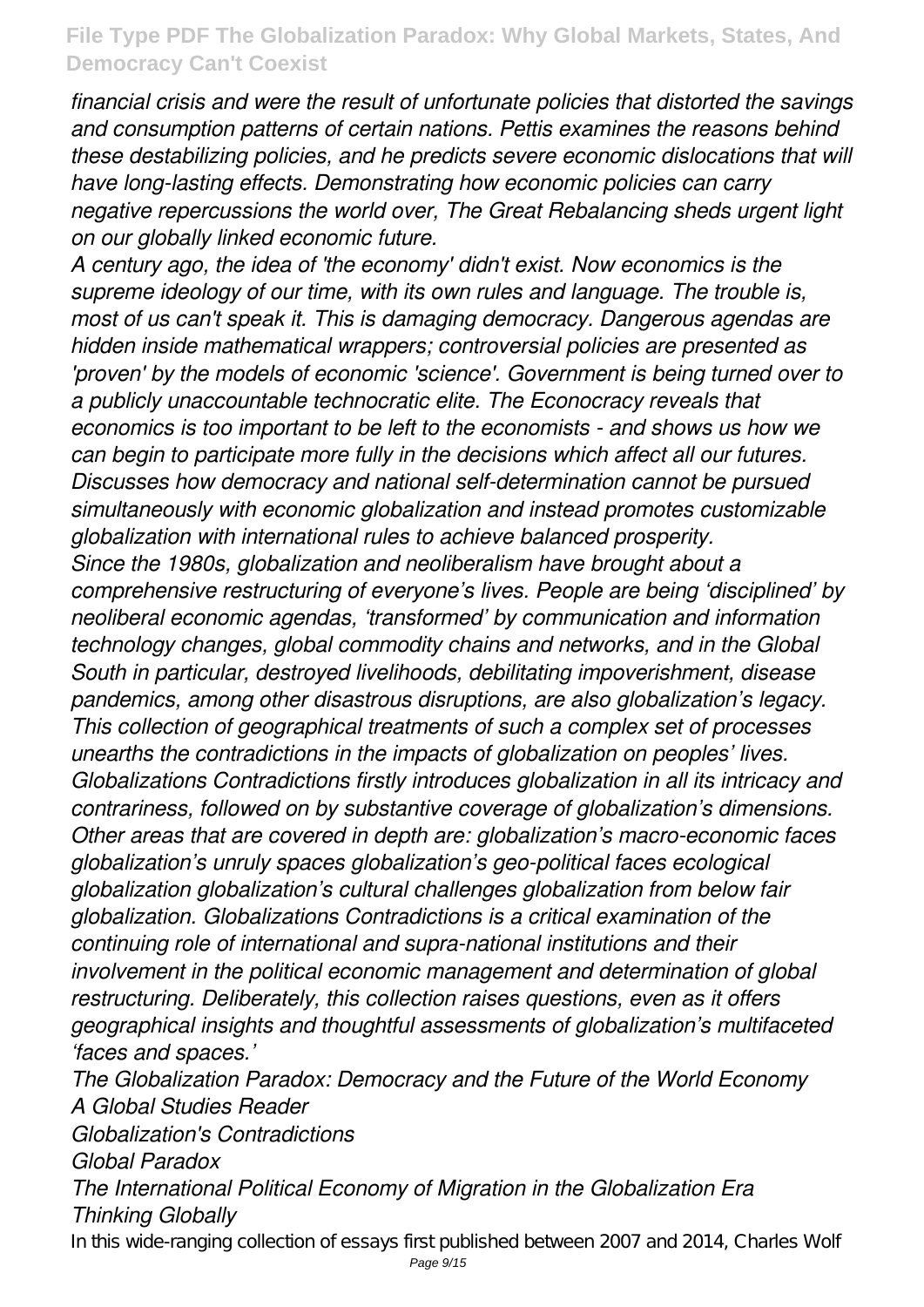Jr. shares his insights on the world's economies, including those of China, the United States, Japan, Korea, India, and others. First appearing in such periodicals as in Forbes, the Wall Street Journal, and the Weekly Standard, among others, these chapters take on a range of questions about the global economy. Wolf discusses the paradoxes and puzzles within China's political economy and in its interactions with the United States. He analyzes the shortcomings of Keynesian economics as a response to the 2008 recession, as well as the weaknesses of policies and actions inferred from the theory, and compares those weaknesses with those of austerity policies intended to limit government spending and indebtedness. He also offers his views on economic inequality and where its principal sources may truly lay, China's currency and the continuing controversy about whether and when it may become a major international reserve currency, and many more insights on key economic issues affecting the global economy. Bringing these essays together for the first time in a single volume, including two essays not yet published elsewhere, this book enables the reader to absorb the author's expert perspective during the years in a collection in which the whole is truly greater than the sum of its parts. Each chapter includes a brief "postaudit" in which the author attempts to grade how well or ill the essay seems in retrospect.

For a century, economists have driven forward the cause of globalization in financial institutions, labour markets, and trade. Yet there have been consistent warning signs that a global economy and free trade might not always be advantageous. Where are the pressure points? What could be done about them? Dani Rodrik examines the back-story from its seventeenth-century origins through the milestones of the gold standard, the Bretton Woods Agreement, and the Washington Consensus, to the present day. Although economic globalization has enabled unprecedented levels of prosperity in advanced countries and has been a boon to hundreds of millions of poor workers in China and elsewhere in Asia, it is a concept that rests on shaky pillars, he contends. Its long-term sustainability is not a given. The heart of Rodrik's argument is a fundamental 'trilemma': that we cannot simultaneously pursue democracy, national self-determination, and economic globalization. Give too much power to governments, and you have protectionism. Give markets too much freedom, and you have an unstable world economy with little social and political support from those it is supposed to help. Rodrik argues for smart globalization, not maximum globalization.

In Global Paradox, John Naisbitt builds a powerful instrument of comprehension from this one profound and vital insight about the seemingly chaotic changes that appear to grip our world. The Paradox, as he sees it, is powered by the explosive developments in telecommunications which are the driving forces simultaneously creating the huge global economy and multiplying and empowering its parts. The Global Paradox is funded by the largest and fastest-growing industry in the world - tourism. Tourism is the face-to-face corollary of the communications revolution. Tourism creates infrastructures and can lift Third World economies; tourism incites our interest in other cultures and tribes - gives them validity, makes us want to visit them. The force shaking the foundations of huge economic and political structures is this same tribalism: The more universal we become, the more tribal we act.

A broad examination of the rise of nationalism, populism, xenophobia, and racism throughout the world The Wiley Blackwell Companion to Race, Ethnicity, and Nationalism provides expert insight into the complex, interconnected factors that are influencing patterns of human relations worldwide in a time of rising populist nationalism, intensified racial and religious tensions, and mounting hostilities towards immigrants and minorities. Analyzing the underlying forces which continue to drive global trends, this volume examines contemporary patterns based on the most recent evidence spanning five continents—offering a diversity of interpretations, models and perspectives that address the challenges facing the study of race, ethnicity, and nationalism. The Companion features original contributions by both established experts and emerging scholars that explore an expansive range of theoretical, historical, and empirical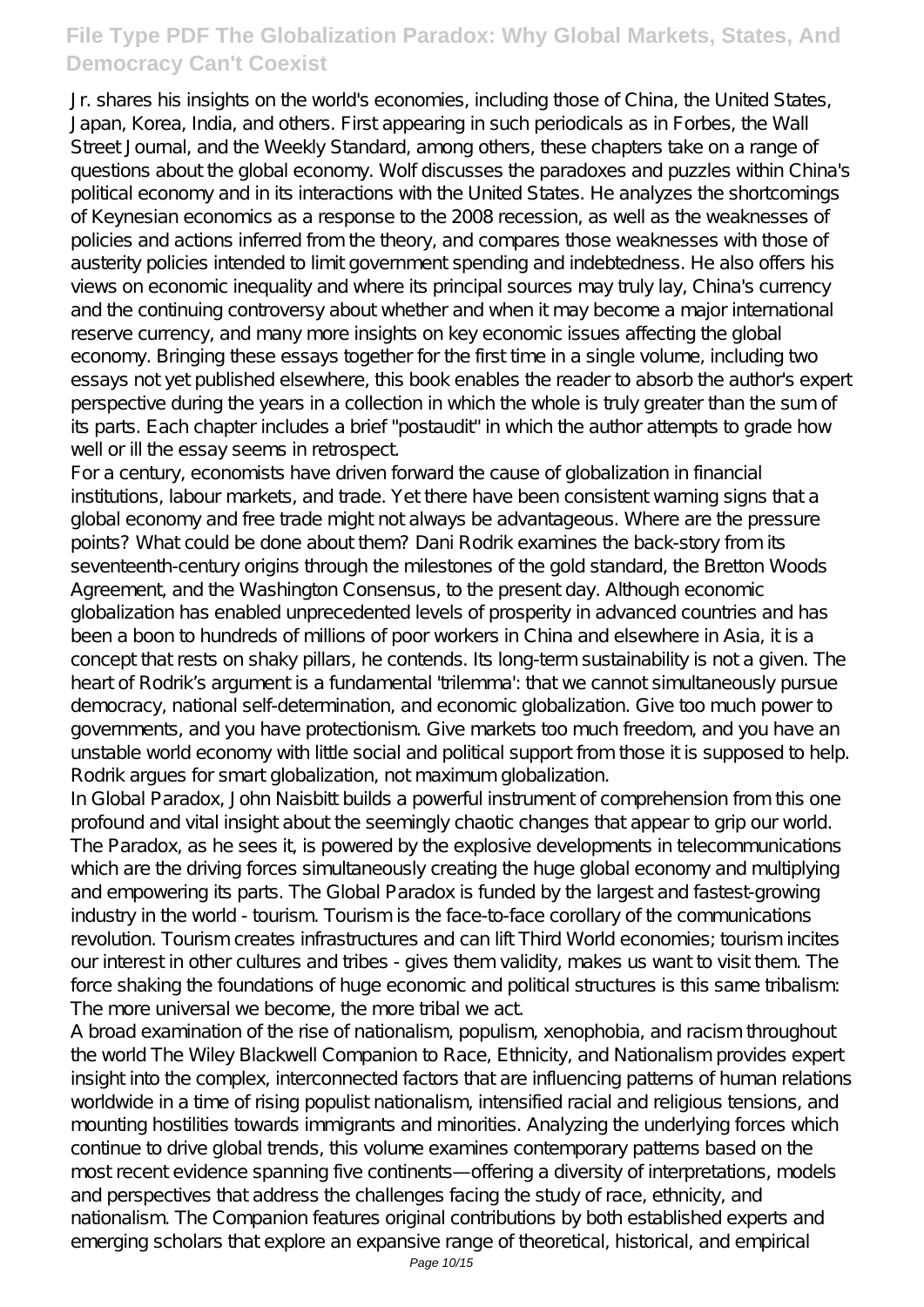case studies. Organized into five sections, the text first discusses growing trends in the United States, the significance of populism in major societies around the globe, and how global changes are influencing regional variations in race, ethnicity, and nationalism. An investigation of global migration patterns is followed by examination of conflict and violence, from urban riots and boundary disputes to warfare and genocide. The final section focuses on the policy debates resulting from changing patterns and their impact on politics, the economy, and society. Timely and highly relevant, this book: Discusses contemporary issues such as the failure of school systems to provide equal opportunities to minorities, the evolution of the School-to-Prison pipeline, and the Black Lives Matter movement Explores shifts in American race relations, the influence of social media and the internet, and the links between increased globalization and contemporary forms of nationalism, racism, and populism Features essays on national and ethnic identity in China, Japan, and South Korea, India, Central Asia, Africa, Latin America, and Europe Analyzes policies regarding borders, immigration, refugees, and human rights in different countries and regions Offers perspectives on the radicalization of social movements, the creation of ethnic, linguistic and other boundaries between groups, and the models used to understand intractable conflicts in many global settings The Wiley Blackwell Companion to Race, Ethnicity, and Nationalism is an indispensable resource for scholars, researchers, instructors, and students across the social sciences, including sociology, political science, global affairs, economics, comparative race and ethnic relations, international migration, social change, and sociological theory.

The Hedgehog and the Fox

The Globalization Paradox

How We Compete

The Platform Paradox

How Digital Businesses Succeed in an Ever-Changing Global Marketplace

The Key Concepts

"Impressive... This is an evidence-based bottom-up account of the realities of globalisation. It is more varied, more subtle, and more substantial than many of the popular works available on the subject." -- Financial Times Based on a five-year study by the MIT Industrial Performance Center, How We Compete goes into the trenches of over 500 international companies to discover which practices are succeeding in today's global economy, which are failing –and why. There is a rising fear in America that no job is safe. In industry after industry, jobs seem to be moving to low-wage countries in Asia, Central America, and Eastern Europe. Production once handled entirely in U.S. factories is now broken into pieces and farmed out to locations around the world. To discover whether our current fears about globalization are justified, Suzanne Berger and a group of MIT researchers went to the front lines, visiting workplaces and factories around the world. They conducted interviews with managers at more than 500 companies, asking questions about which parts of the manufacturing process are carried out in their own plants and which are outsourced, who their biggest competitors are, and how they plan to grow their businesses. How We Compete presents their fascinating, and often surprising, conclusions. Berger and her team examined businesses where technology changes rapidly–such as electronics and software–as well as more traditional sectors, like the automobile industry, clothing, and textile industries. They compared the strategies and success of high-tech companies like Intel and Sony, who manufacture their products in their own plants, and Cisco and Dell, who rely primarily on outsourcing. They looked closely at textile and clothing to uncover why some companies, including the Gap and Liz Claiborne, choose to outsource production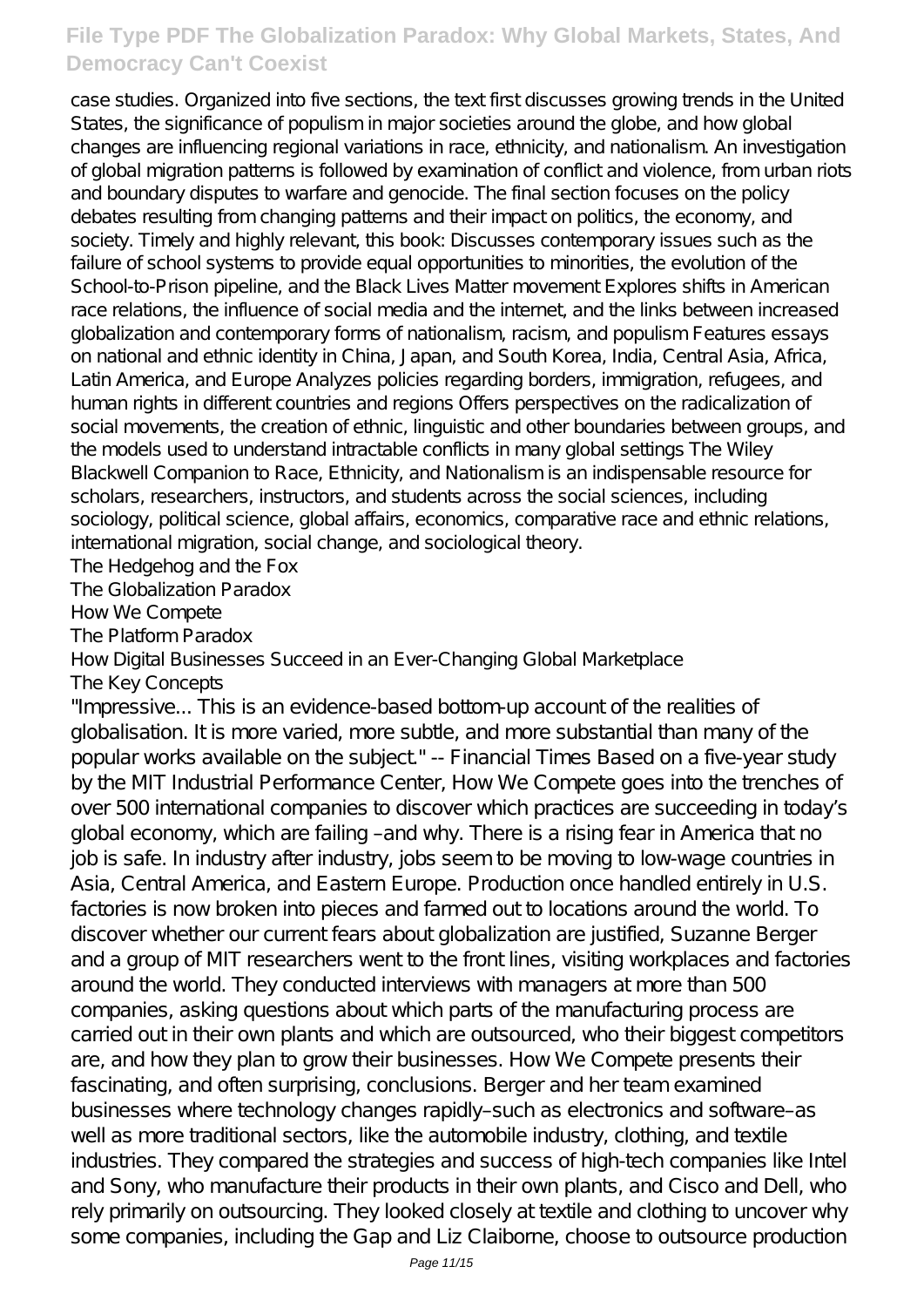to foreign countries, while others, such as Zara and Benetton, base most operations at home. What emerged was far more complicated than the black-and-white picture presented by promoters and opponents of globalization. Contrary to popular belief, cheap labor is not the answer, and the world is not flat, as Thomas Friedman would have it. How We Compete shows that there are many different ways to win in the global economy, and that the avenues open to American companies are much wider than we ever imagined. SUZANNE BERGER is the Raphael Dorman and Helen Starbuck Professor of Political Science at MIT and director of the MIT International Science and Technology Initiative. She was a member of the MIT Commission on Industrial Productivity, whose report Made in America analyzed weaknesses and strengths in U.S. industry in the 1980s. She lives in Boston , Massachusetts.

International trade has shaped the modern world, yet until now no single book has been available for both economists and general readers that traces the history of the international economy from its earliest beginnings to the present day. Power and Plenty fills this gap, providing the first full account of world trade and development over the course of the last millennium. Ronald Findlay and Kevin O'Rourke examine the successive waves of globalization and "deglobalization" that have occurred during the past thousand years, looking closely at the technological and political causes behind these long-term trends. They show how the expansion and contraction of the world economy has been directly tied to the two-way interplay of trade and geopolitics, and how war and peace have been critical determinants of international trade over the very long run. The story they tell is sweeping in scope, one that links the emergence of the Western economies with economic and political developments throughout Eurasia centuries ago. Drawing extensively upon empirical evidence and informing their systematic analysis with insights from contemporary economic theory, Findlay and O'Rourke demonstrate the close interrelationships of trade and warfare, the mutual interdependence of the world's different regions, and the crucial role these factors have played in explaining modern economic growth. Power and Plenty is a must-read for anyone seeking to understand the origins of today's international economy, the forces that continue to shape it, and the economic and political challenges confronting policymakers in the twenty-first century.

This book concerns with the analysis of the impact of globalization on international migration from a distinct international political economy perspective. It confronts theoretical debates from the different international political economy (IPE) approaches and elaborates on the implications of different theories in policymaking and political realms. Here, migration is examined as an integral part of the global political economy that is structurally connected to the process of globalization, although the definition of globalization itself is a subject of enquiry.

In this accessible text, Mark Juergensmeyer, a pioneer in global studies, provides a comprehensive overview of the emerging field of global studies from regional, topical, and theoretical perspectives. Each of the twenty compact chapters in Thinking Globally features Juergensmeyer's own lucid introduction to the key topics and offers brief excerpts from major writers in those areas. The chapters explore the history of globalization in each region of the world, from Africa and the Middle East to Asia, Europe, and the Americas, and cover key issues in today's global era, such as: • Challenges of the global economy • Fading of the nation-state • Emerging nationalisms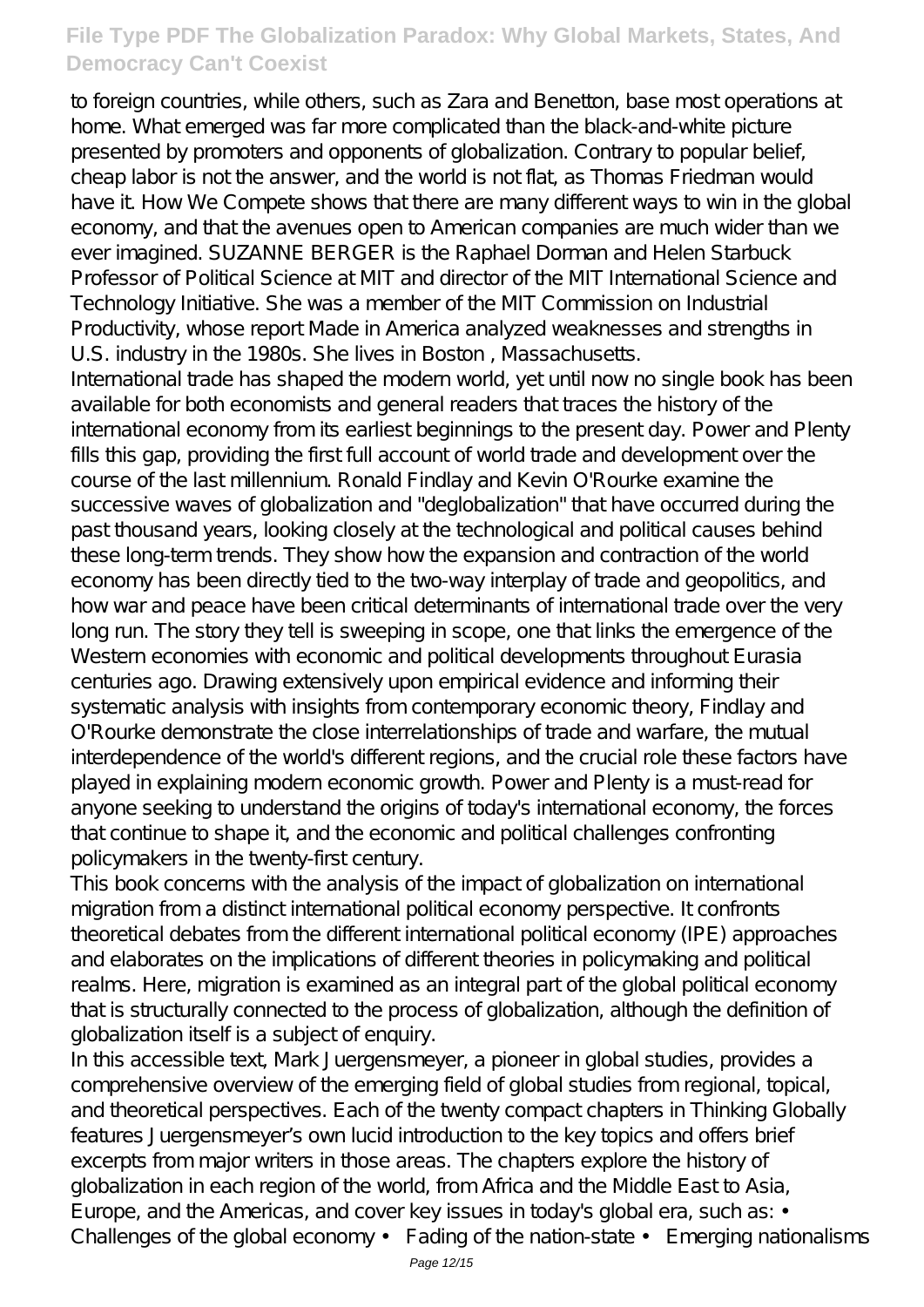and transnational ideologies • Hidden economies of sex trafficking and the illegal drug trade • New communications media • Environmental crises • Human rights abuses Thinking Globally is the perfect introduction to global studies for students, and an exceptional resource for anyone interested in learning more about this new area of study.

Globalization and Development

The Bigger the World Economy, the More Powerful Its Smallest Players A Latin American and Caribbean Perspective

The Paradox of Organizational Behavior: Terrorism, Foreign Policy, and Governance Financial Globalization, Economic Growth, and the Crisis of 2007-09

Why Economics Works, When It Fails, and How to Tell the Difference

**A powerful case for the global market economy The debate on globalization has reached a level of intensity that inhibits comprehension and obscures the issues. In this book a highly distinguished international economist scrupulously explains how globalization works as a concept and how it operates in reality. Martin Wolf confronts the charges against globalization, delivers a devastating critique of each, and offers a realistic scenario for economic internationalism in the future. Wolf begins by outlining the history of the global economy in the twentieth century and explaining the mechanics of world trade. He dissects the agenda of globalization's critics, and rebuts the arguments that it undermines sovereignty, weakens democracy, intensifies inequality, privileges the multinational corporation, and devastates the environment. The author persuasively defends the principles of international economic integration, arguing that the biggest obstacle to global economic progress has been the failure not of the market but of politics and government, in rich countries as well as poor. He examines the threat that terrorism poses and maps the way to a global market economy that can work for everyone.**

**Governing the Global Economy explores the dynamic interaction between politics and economics, between states and markets and between international and domestic politics. The contributors study how the governance of the global economy is shaped by interaction between international institutions, domestic politics and multinational enterprises, from a wide range of theoretical perspectives and methods. Presenting a fresh approach to the study of international political economy, this volume covers: the systemic characteristics of the liberal world order, the role of international institutions, domestic economic politics and policies the strategies and behaviour of multinational enterprises. The volume also includes topical discussion of the challenges to the global economy from the recent financial crisis and analysis of economic politics, in particular the regions of Africa and Europe as well as the countries of Japan and South Korea. With contributions from prominent scholars in political science, economics and**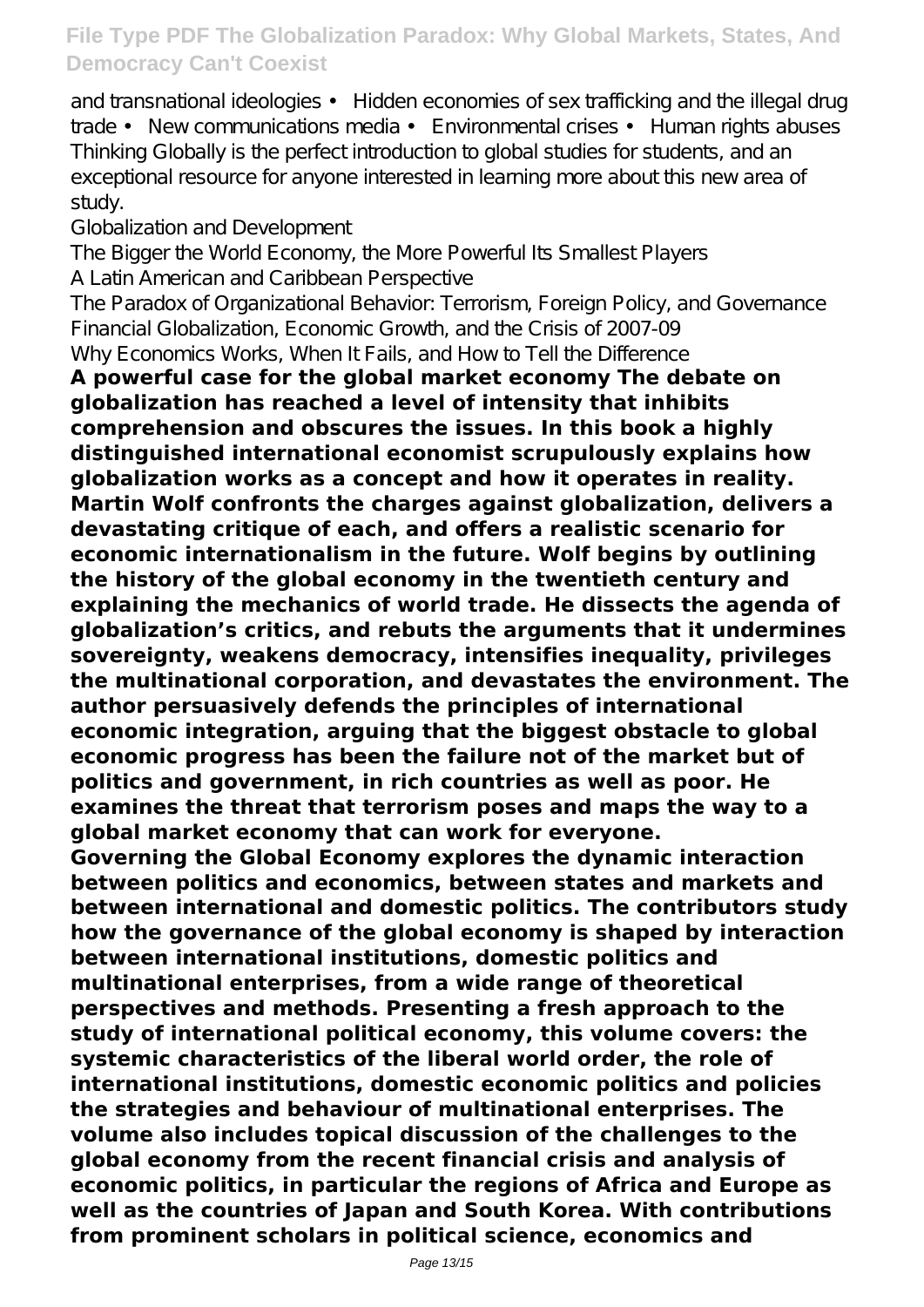**business studies, who have all contributed greatly to advancing the study of political economy over the last decade, Governing the Global Economy aims to bridge the gap between undergraduate textbooks and advanced theory. It is essential reading for all students and scholars of international political economy and globalization.**

**Economists explore the relationship between expanding international trade and the parallel growth in illicit trade, including illegal drugs, smuggling, and organized crime. As international trade has expanded dramatically in the postwar period--an expansion accelerated by the opening of China, Russia, India, and Eastern Europe--illicit international trade has grown in tandem with it. This volume uses the economist's toolkit to examine the economic, political, and social problems resulting from such illicit activities as illegal drug trade, smuggling, and organized crime. The contributors consider several aspects of the illegal drug market, including the sometimes puzzling relationships among purity, price, and risk; the effect of globalization on the heroin and cocaine markets, examined both through mathematical models and with empirical data from the U.K; the spread of khat, a psychoactive drug imported legally to the U.K. as a vegetable; and the economic effect of the "war on drugs" on producer and consumer countries. Other chapters examine the hidden financial flows of organized crime, patterns of smuggling in international trade, Iran's illicit trading activity, and the impact of mafia-like crime on foreign direct investment in Italy.**

**\* Our summary is short, simple and pragmatic. It allows you to have the essential ideas of a big book in less than 30 minutes. As you read this summary, you will learn that the paradox of globalization is that a society cannot have political democracy, a sovereign nation-state and globalized markets all at once. You will also learn that : the economic growth of the Glorious Thirty is due to the Bretton Woods system; democracies have the right to guard against the excesses of economic globalization; the gold standard regime before the First World War was the first economic globalization; the two oil shocks of 1973 and 1979 were directly responsible for the end of the Bretton Woods system; the petrodollars caused the intensification of international capital flows; the maintenance of national sovereignty is incompatible with the pursuit of economic globalization. In "The Globalization Paradox", Dani Rodrik indulges in nothing less than a general theorization of globalization. Economic development, democracy, and the role of the state are among the topics discussed. The author takes up the currently most debated theme, that of globalization, and eloquently broadens the debate on the limits of global economic cooperation. A work that Adam Smith, the father of modern economics, would certainly not**